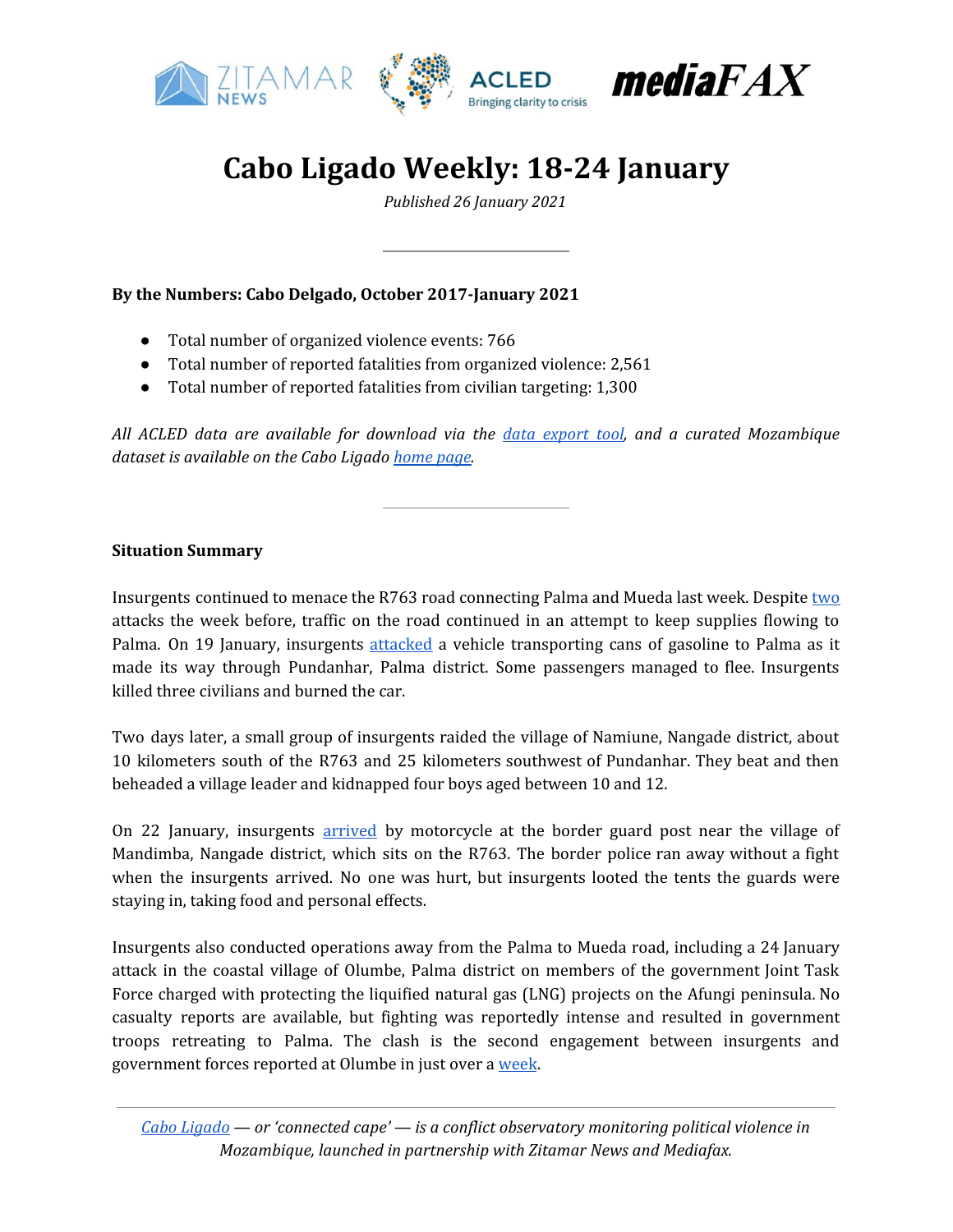While the date is unclear, at some point during last week insurgents also [conducted](https://pinnaclenews.net/rescaldo-semanal-23-01-2021/) an operation in northern Macomia district. Insurgents built a wooden roadblock in the village of Nova Zambézia, cutting off northern Macomia from government forces stationed in Macomia town. Afterwards, shots were reported in the village market in Chai, which is in Macomia district north of Nova Zambézia. It is unclear at this point who fired the shots and whether there were any casualties or property destruction as a result.

A report also emerged this week of an earlier attack in Macomia district on or around 7 January on the Macomia coast between Ingoane and Pangane. According to the report, insurgents involved in a 7 January attack on Ilha Matemo also attacked fishermen on the Macomia coast. There are no casualty reports from the attack, but several fishermen who were working in the area are now missing.

## **Incident Focus: Undocumented Immigration**

When then-US State Department Counterterrorism Coordinator Nathan Sales visited Maputo in early December, one of the areas in which he hoped to improve US-Mozambique cooperation was border security. "The United States," he **[told](https://webcache.googleusercontent.com/search?q=cache:Y1k6cLOayPwJ:https://translations.state.gov/2020/12/08/telephonic-press-briefing-with-ambassador-at-large-nathan-sales-u-s-coordinator-for-counterterrorism/+&cd=1&hl=en&ct=clnk&gl=us&lr=lang_en%7Clang_pt)** reporters, "wants to be Mozambique's security partner of choice in strengthening border security," going on to tout the technical capabilities the US could offer to the Mozambican government to monitor who enters the country. No deal on US support for Mozambican border security has yet been announced, but reports last week suggest that the Mozambican government is undertaking new efforts to prevent undocumented immigration through Cabo Delgado.

On 12 January, Mozambique's National Migration Service (SENAMI) [intercepted](https://opais.co.mz/noticia/detidos-imigrantes-ilegais-no-aeroporto-de-pemba) 28 undocumented immigrants attempting to enter Mozambique at the Pemba airport. Those detained included 12 Bengalis and 16 Somalis, some of whom were sent back to their home countries on 19 January. A SENAMI spokesman said that roughly 80 immigrants arriving without papers have been detained at the Pemba airport this month alone. A source said that the flight the immigrants were on, which originates in Nairobi and stops in Dar Es Salaam and Pemba before concluding in Maputo, has become a common route for illegal entry into Mozambique. Immigration paperwork for the flight is handled at Pemba where, in the past, it has been relatively easy to bypass security checks.

In a press conference, SENAMI's Cabo Delgado office [declared](https://opais.co.mz/noticia/mocambique-com-dificuldades-de-desmantelar-rede-internacional-de-imigracao-ilegal) that interdicting this smuggling route is now a priority. A spokesman noted that the scheme likely requires assistance from employees of Mozambique's national airline, which operates the flight, and of officials in SENAMI itself. There are no indications that any of those arrested this month are thought to be associated with the insurgency, but, given Mozambican President Filipe Nyusi's repeated calls to improve border security in response to the insurgency, it is hard to see the crackdown as unconnected from the conflict. Improved security at Pemba airport, however, does little to improve the security of Cabo Delgado's essentially unguardable land border with Tanzania. As demonstrated this week, even border guards at one of the nine formal crossings between the two countries are prone to fleeing at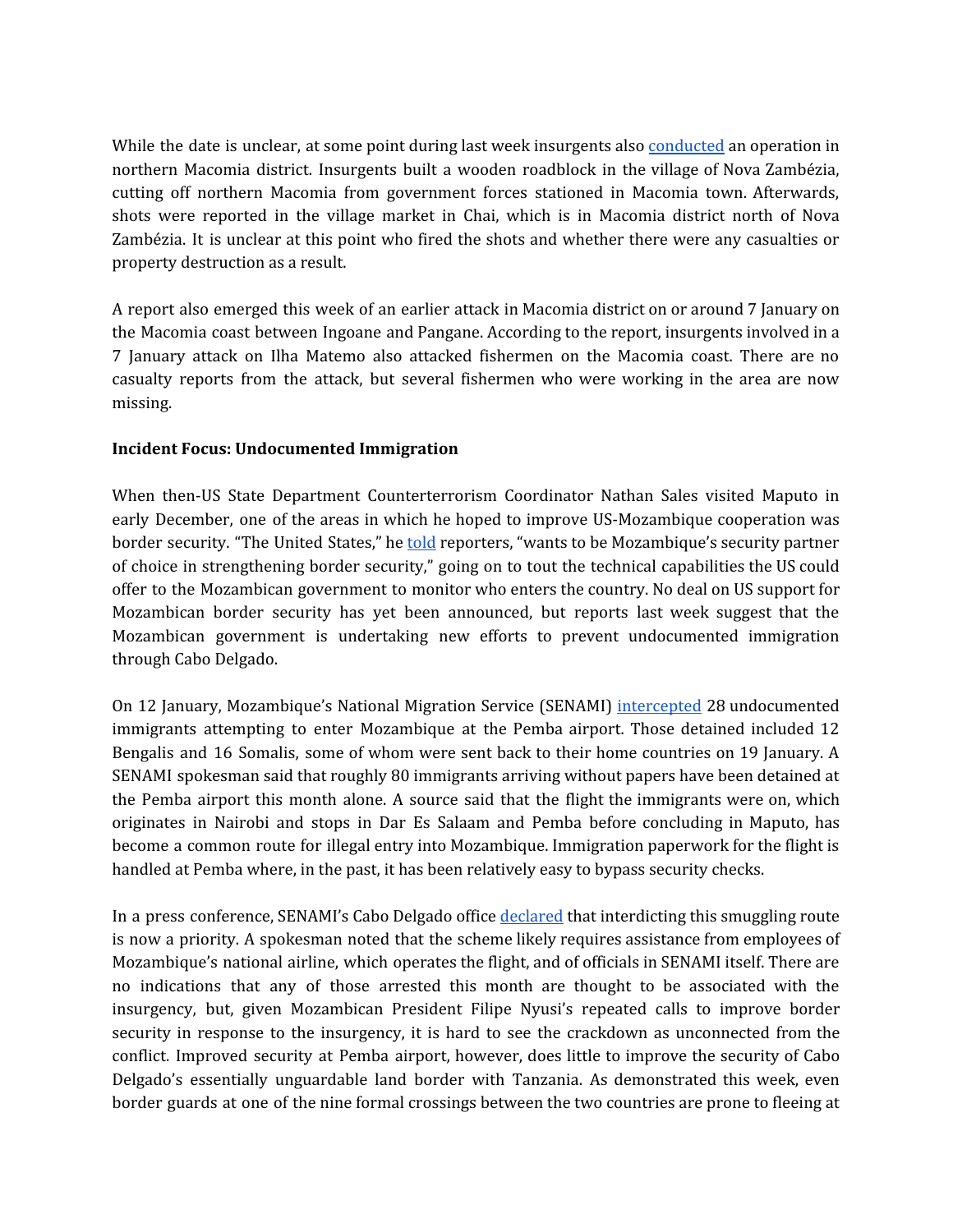the first sign of insurgent activity. Improved border controls may improve overall state capacity in Cabo Delgado, but it is unlikely to allow the government to separate the province from the rest of East Africa.

#### **Government Response**

Administrators of districts that have taken on large numbers of civilians displaced by the conflict are [calling](https://www.dw.com/pt-002/governo-promete-alpendres-de-sa%C3%BAde-para-deslocados-de-cabo-delgado/a-56278255) for added government assistance to allow refugees to access healthcare. Metuge administrator António Valério told Mozambican Health Minister Armindo Tiago that many refugees in his district are living as far as 25 kilometers from the nearest health center, with no capacity to get there quickly. Ancuabe administrator Lúcia Namashulua asked for funding for more community health workers, noting that the workers currently serving her district are not government employees and do not work full time. Tiago responded by promising to fund temporary health centers within refugee resettlement areas.

The need for healthcare, among other services, in the resettlement areas is dire, as demonstrated by the [spike](https://www.rm.co.mz/rm.co.mz/index.php/component/k2/item/14477-c-delgado-metuge-intensifica-accoes-de-prevencao-para-reduzir-surto-de-colera.html) in diarrhea cases in Metuge district this year. Metuge reported 270 cases in the first week of 2021, more than triple the 80 cases that were reported in the same period last year. The district medical officer ascribed the increase in cases to overcrowding in resettlement areas and lack of sanitation facilities.

Further north, in Palma, the district government has **[ordered](https://twitter.com/AllexandreMZ/status/1352587800743456770)** that all civil servants who have fled the district return to work by 2 February. Response to the order is likely to be tepid, given that the only open land route to Palma town is the R763, which continues to be the target of repeated insurgent attacks. A [similar](https://cartamz.com/index.php/sociedade/item/6443-administrador-de-muidumbe-exige-apresentacao-de-funcionarios-ate-01-de-novembro) order for Muidumbe district, issued in late October 2020, coincided with a brutal insurgent **[assault](https://acleddata.com/2020/11/10/cabo-ligado-weekly-2-8-november-2020/)** on Muidumbe in which government employees were among those targeted.

On the international front, South African foreign minister Naledi Pandor [expressed](https://webcache.googleusercontent.com/search?q=cache:o-G-07Gr7igJ:https://www.bloomberg.com/news/articles/2021-01-21/south-africa-perplexed-over-inertia-in-mozambique-crisis+&cd=1&hl=en&ct=clnk&gl=uk) her concern about the long delay in Mozambique outlining a request to the Southern African Development Community (SADC) for support in Cabo Delgado. Pandor's comments were pointed by diplomatic standards, saying that the lack of a support request is a "worrying puzzle" and that her government has "made every effort to reach out to the government of Mozambique and to sit with them to decide a support agenda." She added that her government would attempt to supplement funding for humanitarian efforts in Cabo Delgado through the African Renaissance Fund. The Mozambican government has long dragged its feet on producing a detailed security support proposal, apparently preferring to pursue bilateral support options. The latest delay came in the form of a postponement of a SADC summit in Maputo scheduled for last week, due ostensibly to COVID-19 concerns.

Less frustrated was a European Union (EU) delegation led by Portuguese foreign minister Augusto Santos Silva, which [met](https://www.rtp.pt/noticias/mundo/pr-toma-boa-nota-da-disponibilidade-de-apoio-da-ue_n1291023) with Nyusi in Maputo on 20 January, apparently unbothered by the threat of COVID-19. The delegation discussed specifics of promised EU support for Mozambique in Cabo Delgado. In contrast to Mozambique's dealings with SADC, Santos Silva told reporters that in his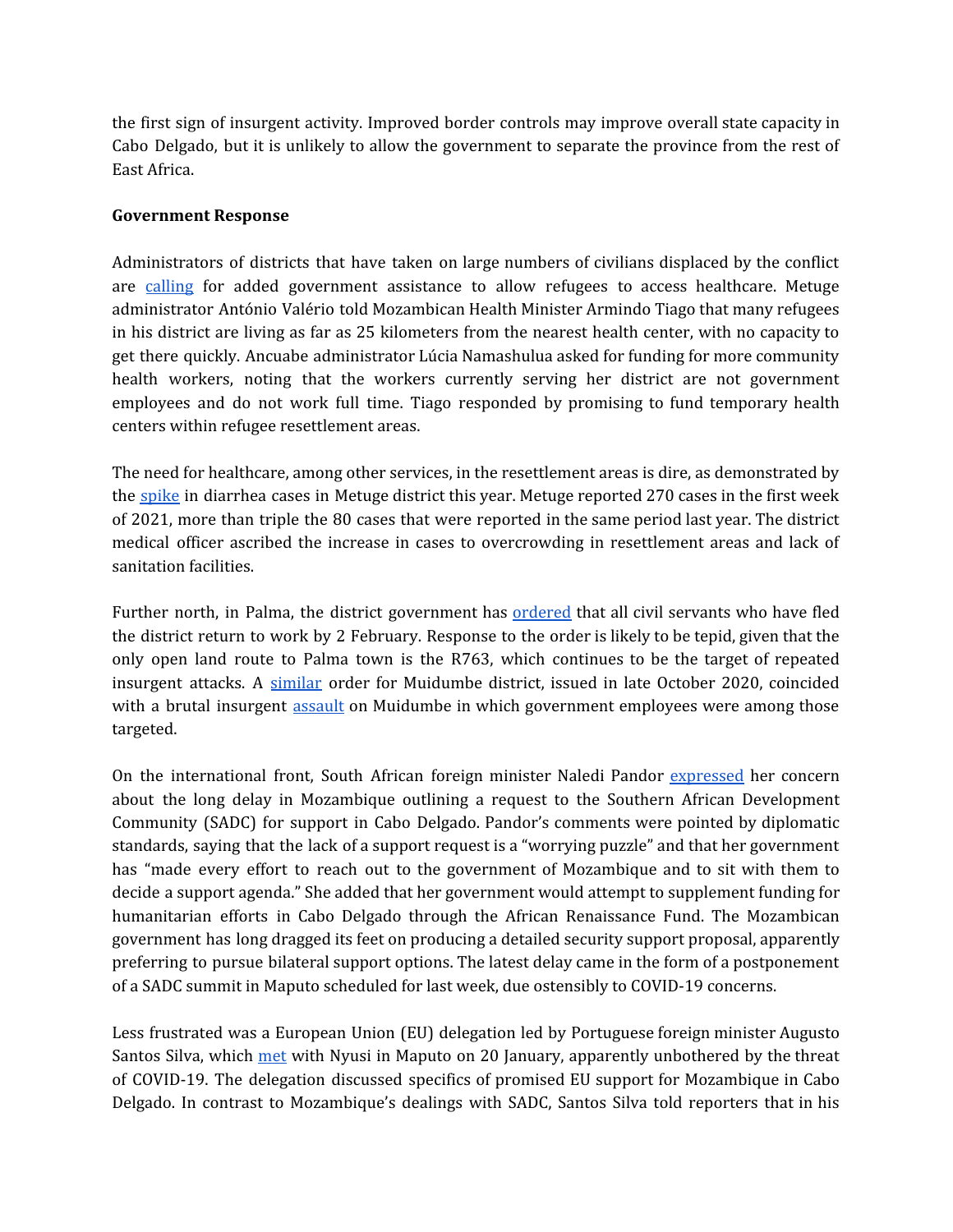delegation's meeting with Nyusi had been "very clear in identifying the areas in which increased cooperation in the area of security can immediately benefit Mozambique." The Mozambican government called the meeting a "success" and said the EU had declared its availability to assist Mozambique in "the areas of logistics, health and military training, as well as in other areas that the Government considers important." No further details of what was discussed have been released, but prospects for EU assistance in Cabo Delgado are clearly brighter than prospects for assistance from SADC.

Nyusi also [met](https://www.connaissancedesenergies.org/afp/mozambique-le-pdg-de-total-rencontre-le-president-pour-parler-de-securite-210118) last week with Total CEO Patrick Pouyanné in Maputo, a summit also strangely unaffected by the COVID-19 pandemic. The discussion focused on the security situation around Total's LNG project in Palma district, which remains locked down following an insurgent attack adjacent to the project in early January. The two [reportedly](https://www.dw.com/pt-002/cabo-delgado-governo-e-petrol%C3%ADfera-total-acordam-novo-refor%C3%A7o-de-seguran%C3%A7a/a-56271869) signed a new memorandum of understanding covering security considerations for the project, which will help the Mozambican government's push to get Total back to work. Details of the new agreement are unavailable, but it replaces a previous agreement from August 2020 that established terms for Total's support of the government Joint Task Force in charge of protecting LNG infrastructure. Total remains adamant that it does not work with armed private security, which means that the Joint Task Force model likely remains in force under the new agreement.

*Canal de Moçambique* confirmed previous reporting that the new Mozambican high commissioner to Tanzania, Ricardo Mtumbuida, was previously the director of operations for Mozambique's intelligence service. The paper suggested that he will have the task of convincing Tanzania to offer more concrete security and intelligence support for Mozambique's counterinsurgency effort. The report also claimed that the Tanzanian government sees the Cabo Delgado conflict as a matter internal to Mozambique that is more about clearing land near the province's LNG projects than any larger political issue. If that characterization is correct, Mtumbuida will have a long way to go to get the administration of Tanzanian president John Magufuli to embrace Nyusi's vision of the insurgency as fundamentally an external threat.

*Note: There is often a lack of consensus over the spellings of place names in Mozambique. We endeavor to be consistent within Cabo Ligado publications, but be aware that alternative spellings exist and may appear in other publications.*